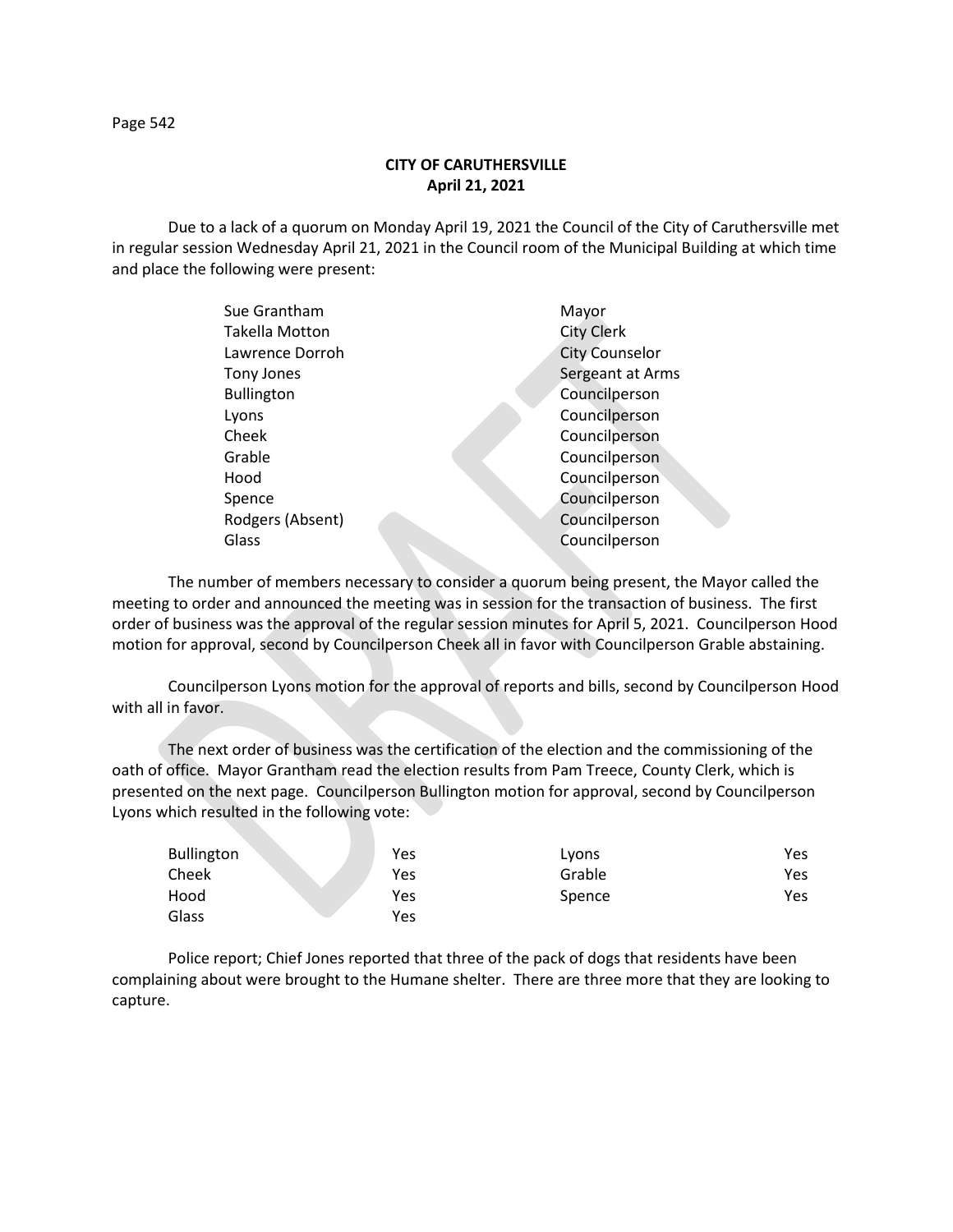

|                | <b>PAM TREECE</b>               |                      |
|----------------|---------------------------------|----------------------|
|                | Pemiscot County Clerk           |                      |
| DEPUTY CLERKS  | 610 Ward Ave., Suite 2A         | PHONE: 573-333-4203  |
| Melinda Staggs | Caruthersville, MO 63830        | PHONE: 573-333-4204  |
| Dana Haywood   | email: pemcoclerk@sbcglobal.net | 573-333-0440<br>FAX: |
|                |                                 |                      |

April 12, 2021

City of Caruthersville City Clerk<br>200 W 3rd Caruthersville, MO 63830

RE: APRIL 6, 2021 ELECTION RESULTS

This letter is the Certified Results of the April 6, 2021 General Municipal Election for your City. The results are as follows:

| <b>COUNCIL WARD 1 - 2 YR</b> | JOHNNY HOOD            | 12 |
|------------------------------|------------------------|----|
| <b>COUNCIL WARD 2 - 2 YR</b> | <b>TEDDY CHEEK</b>     | 21 |
| <b>COUNCIL WARD 3 - 2 YR</b> | DON GRABLE             | 46 |
| <b>COUNCIL WARD 4 - 2 YR</b> | <b>JENNIFER SPENCE</b> | 33 |

STATE OF MISSOURI)

COUNTY OF PEMISCOT)

I, Pam Treece, Clerk of the County Commission, hereby certify the above to be a true and correct return of the election held on April 6, 2021.

7ay

Pam Treece County Clerk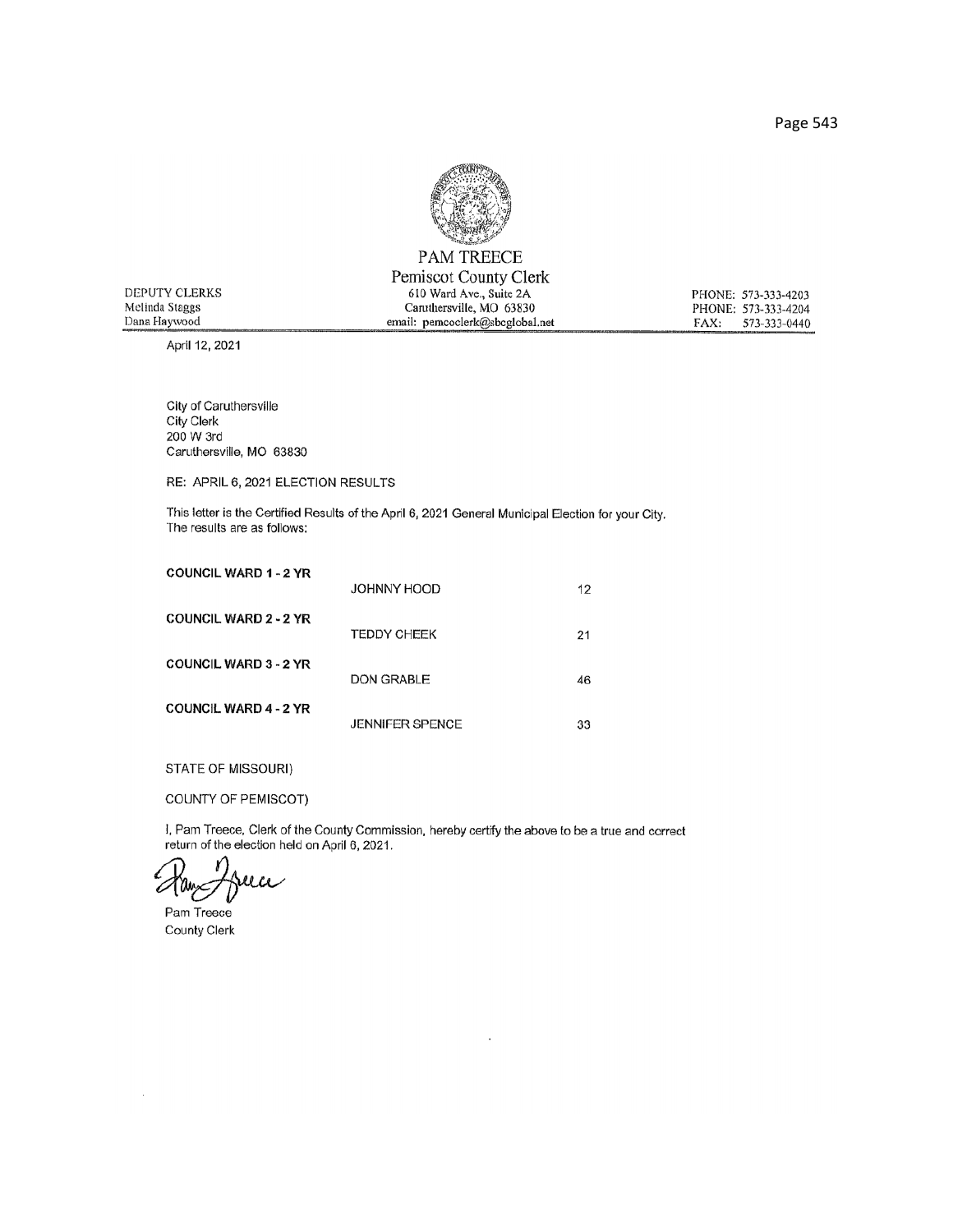## Page 544

Fire report; Fire calls from April 6, 2021 through April 21, 2021 are as follows: 4/6/21; Dumpster on fire on Truman, 4/7/21; Structure fire with moderate damage on State Highway O in Steele, MO, 4/9/21; Structure fire with moderate damage on Ferguson, 4/10/21; 18 wheeler on fire due to overheated brakes on I55, 4/12/21; Pile of debris on fire on Beckwith, 4/13/21; Fire alarm sounding due to cooking on Walker, 4/14/21; Fire alarm due to cooking on East 18<sup>th</sup> St, 4/14/21; Report of smoke odor not being detected on Zaida, 4/17/21; Smoke scare at Caruthersville Country Club with nothing being detected, 4/19/21; Fire alarm due to cooking on East 14<sup>th</sup> St. There were four fire inspections conducted during the past two weeks. There have been 58 fire calls for 2021 compared to 30 this time last year.

Public works; Paul Shaw reported that paving the streets for the FEMA projects will occur in the next three weeks, with Ward Avenue being first on the list. The Water and Waste Water plants are on a standstill for the rotors being installed until the wiring of the panels and a pole is installed by Ameren.

Code Enforcement; Barry Gilmore reported that the Lions Club is set up to clean up Exit 6 overpass Saturday April 24, 2021 at 8:00 a.m. If there's rain the Lions Club will reschedule another day. Mr. Gilmore is trying to engage churches, schools, civic organizations etc. to adopt areas to clean up. The Mayor would like to see people from the different Wards to take sections to clean up. Councilperson Hood would like to get some kids to commit to cleaning up the whole block of 13<sup>th</sup> and Vest to 14th and Franklin once a month, and hopefully engage the residents in the area to help with the process. Mayor Grantham will contact MODOT to donate bags and vests. Paul Shaw offered to provide pick up of any large items that the cleanup crews may run into. To promote the vision of something good in small town living; take pictures and post on Facebook things that people are doing to clean up the community. A lot of mowing notices have been mailed out, and some of the city and county lots have already been mowed. The house on East  $6<sup>th</sup>$  and Franklin has been torn down; the next one will be on East 10<sup>th</sup> St. Sheds will also be torn down in the near future.

Library report; Teresa Tidwell reported that the State Library will be distributing money for COVID in the amount of \$3,000 by doing a survey. The library will be getting books on diversity that address economic and disability concerns with the funds that will be provided. Leanne Guthrie will be participating in the summer reading program. Beginning Wednesday April 28, 2021 through May 26, 2021 from 3:00 p.m. to 6:00 p.m. BLP will be conducting classes for basic skills. Participants will receive a certificate upon completion of the class. Ms. Tidwell made mention of PD Fiber being available in some areas in town but not attached to homes, and the importance of signing up so that it could be provided to homes.

Business from the floor; Charles Motton inquired about who owned the field behind East 20<sup>th</sup> St., which is on his property line. He was concerned about an airplane that had sprayed the crop with the drift coming on the property. Mr. Motton made mention that he had gotten the number off the plane and gave it to Chief Jones to inquire about the manifest. There was also an incident in which a tractor had come on the property line and sprayed him and his niece, which he videotaped. Counselor Dorroh stated that his best recourse was to contact the Department of Agriculture in Jefferson City to see what pesticide was being used.

Councilperson Lyons motion to go into closed session for personnel matters, second by Councilperson Grable, which resulted in the following vote: